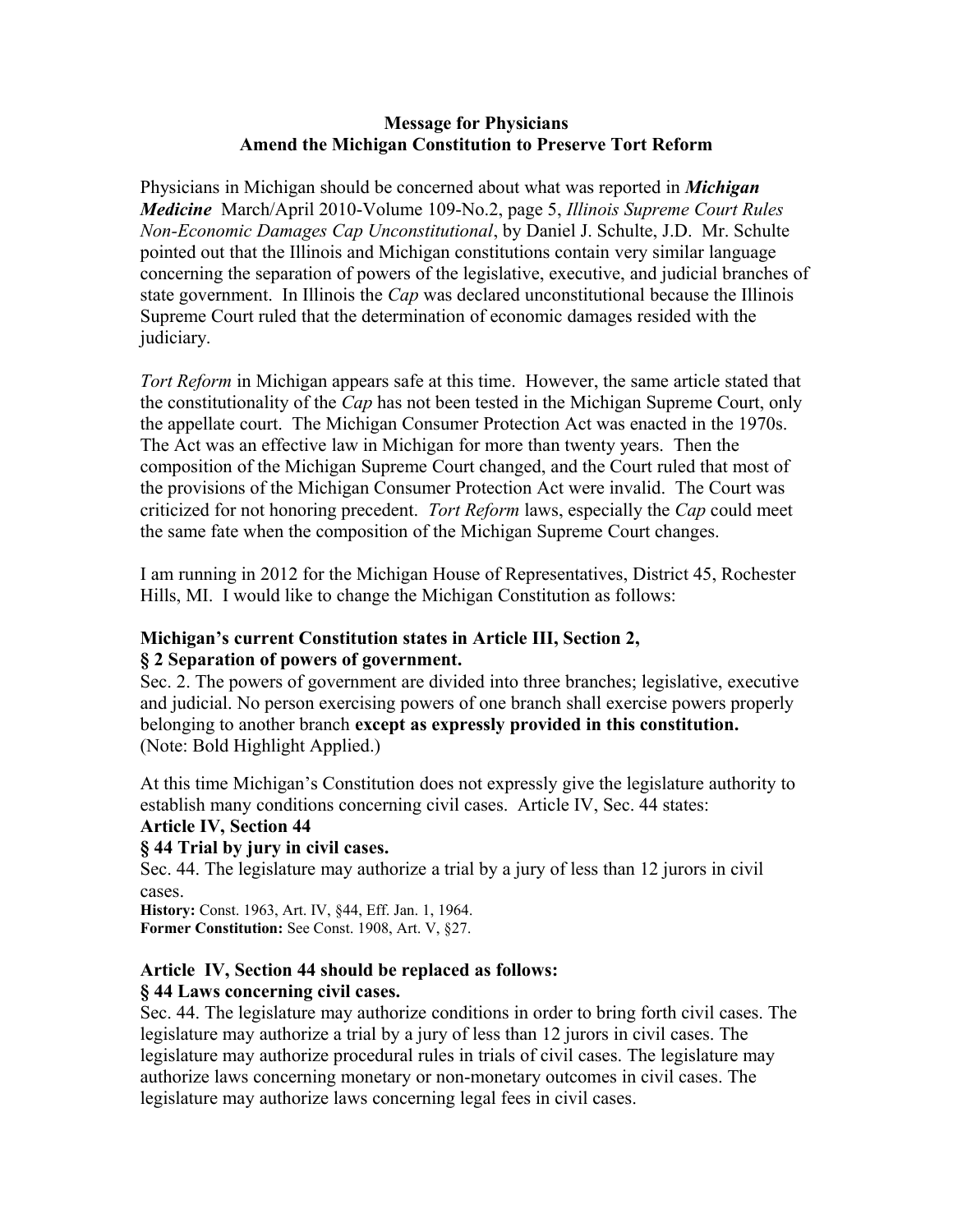### **Comment:**

The current Michigan Constitution has tainted the Michigan Supreme Court by giving what should be the non-political branch of government the power to make highly political conditions and rules concerning civil suits. This should be done in the political arena of the legislative branch where political debate is the norm, and the members are subjected to political scrutiny. Legislation must also be approved by the governor. Current Tort Laws (*Tort Reform*) with the *Cap* were written by the legislature and approved by the governor. Presently the majority of the politically motivated justices like the Tort Laws and the laws are allowed to remain. However, the Michigan Supreme Court on a political whim can wipe these laws from the books by declaring the Michigan Constitution gives the Court the power to determine these matters. In this matter all of the justices are legislating from the bench regardless of what action they take because of the unique authority they have by the separation of powers clause.

### **Michigan House Candidate in 2012**

I am running as a Democrat for the Michigan House, District 45, Rochester Hills, and adjacent communities. My website **[www.tagolden.com](http://www.tagolden.com/)** contains my legislative agenda.

My health care agenda includes:

The current medical legal climate (ie. current tort laws known as *Tort Reform*) must be maintained and improved in order to contain medical costs. Physician fear of medical malpractice suits must be alleviated in order to reduce the expensive practice of defensive medicine.

Physician privacy should be protected concerning what they prescribe.

Health insurance benefits should be stated to subscribers in a standard easy to read format that can be presented to health care providers.

Health insurance companies should not be allowed to formulate their own interpretations of medical billing codes in order to avoid paying claims.

Individuals may deduct all their privately paid health insurance premiums from income subject to state income tax. The state should treat all health insurance premiums equally, which is currently not done. This should also be allowed at the federal level, which is currently not the case.

The scope of chiropractic practice should not be expanded.

The state must do more to keep its citizens healthy. It costs everyone a lot of money to treat unhealthy people.

I will not support a physician tax.